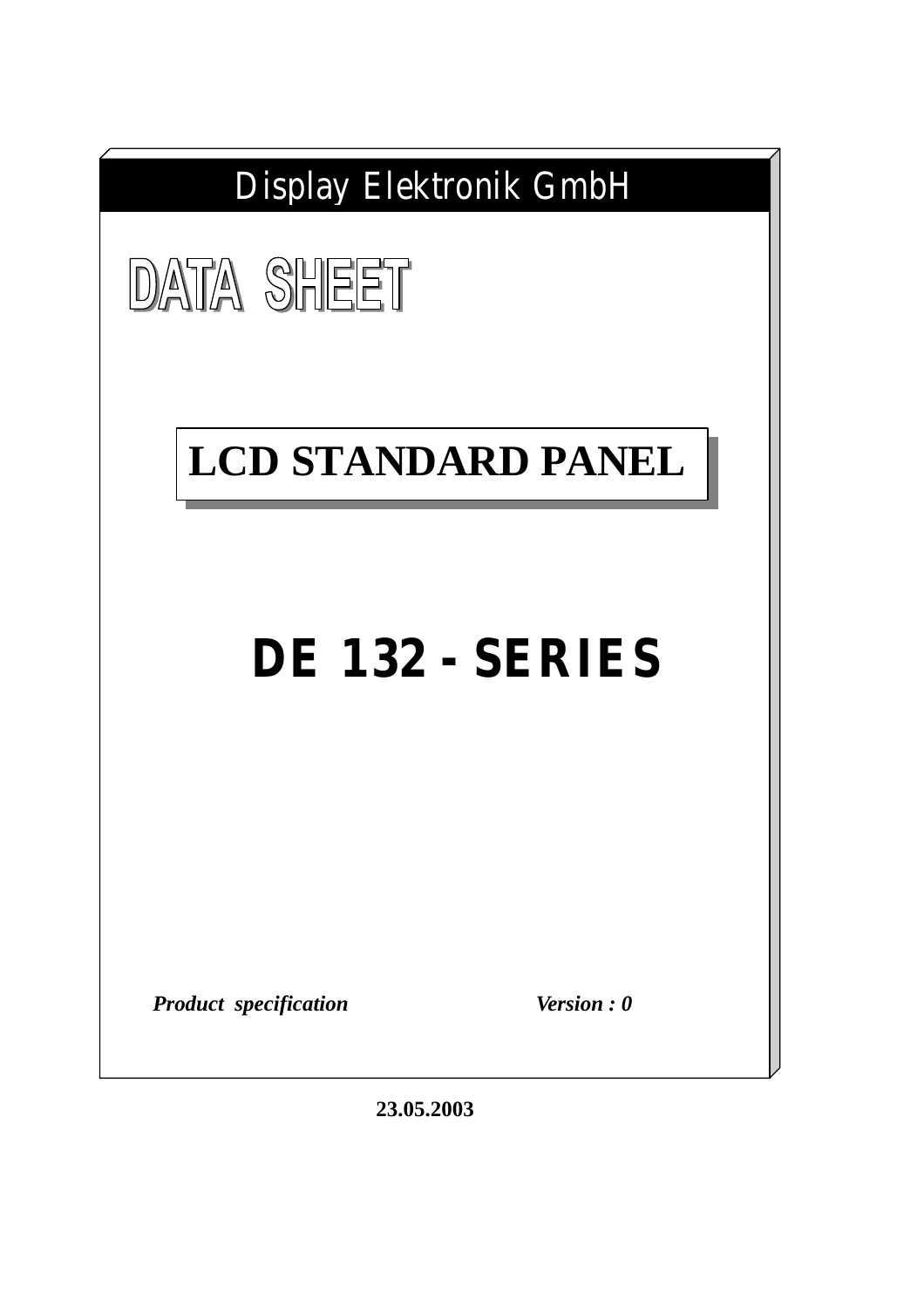# GENERAL SPECIFICATION

# MODULE NO. :

# DE 132 - SERIES

CUSTOMER P/N

| <b>VERSION NO.</b> | <b>CHANGE DESCRIPTION</b> | <b>DATE</b> |
|--------------------|---------------------------|-------------|
| $\Omega$           | ORIGINAL VERSION          | 2001/12/06  |
|                    |                           |             |
|                    |                           |             |
|                    |                           |             |
|                    |                           |             |
|                    |                           |             |
|                    |                           |             |
|                    |                           |             |
|                    |                           |             |
|                    |                           |             |
|                    |                           |             |

PREPARED BY: MHO DATE: 12.12.2001 APPROVED BY: MH DATE: 14.04.2003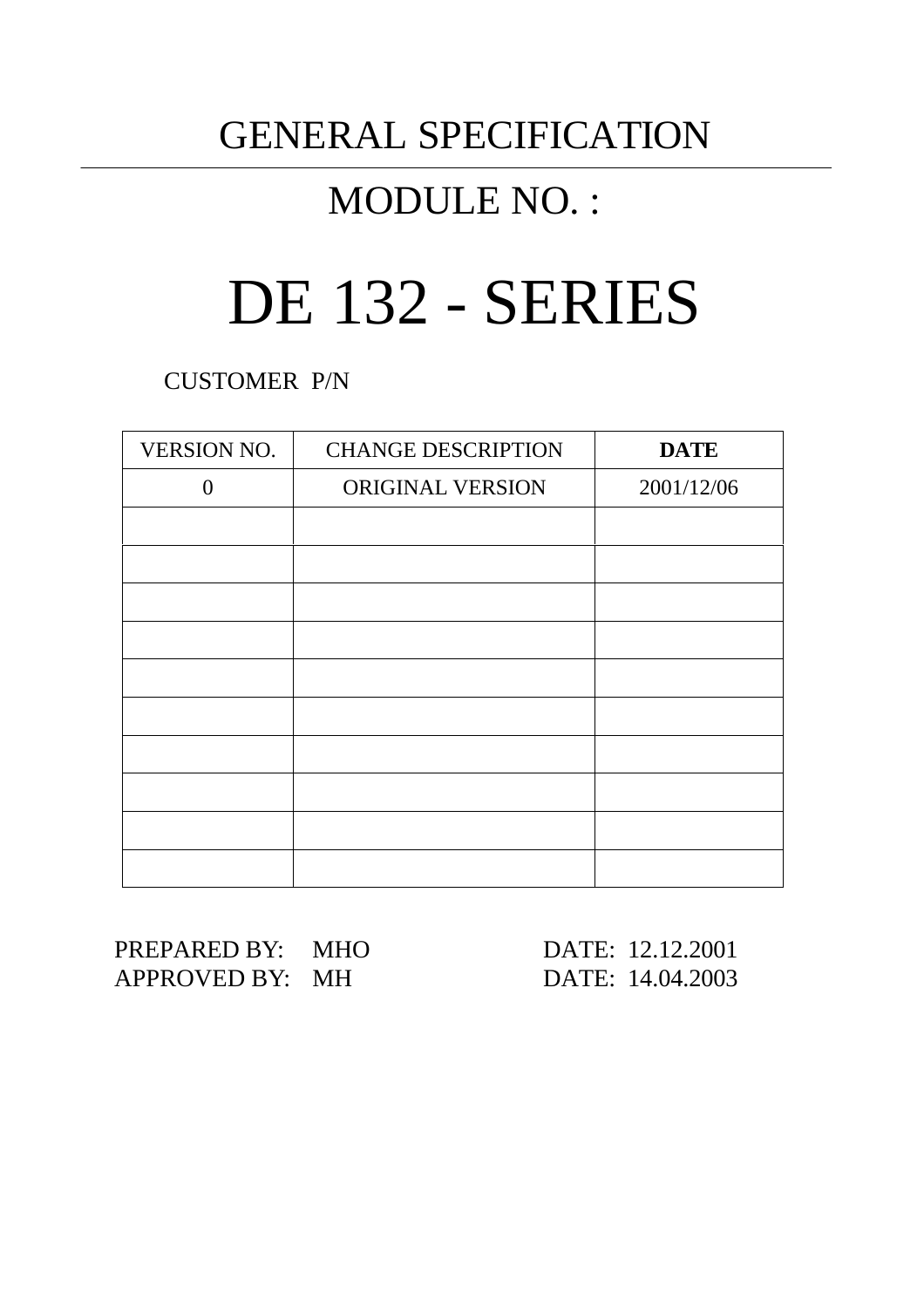**College** 

# **CONTENTS**

| 10. SOLDER CONDITIONS FOR LCD WITH FIXED PINS------------------------------ 5 |  |
|-------------------------------------------------------------------------------|--|
|                                                                               |  |
|                                                                               |  |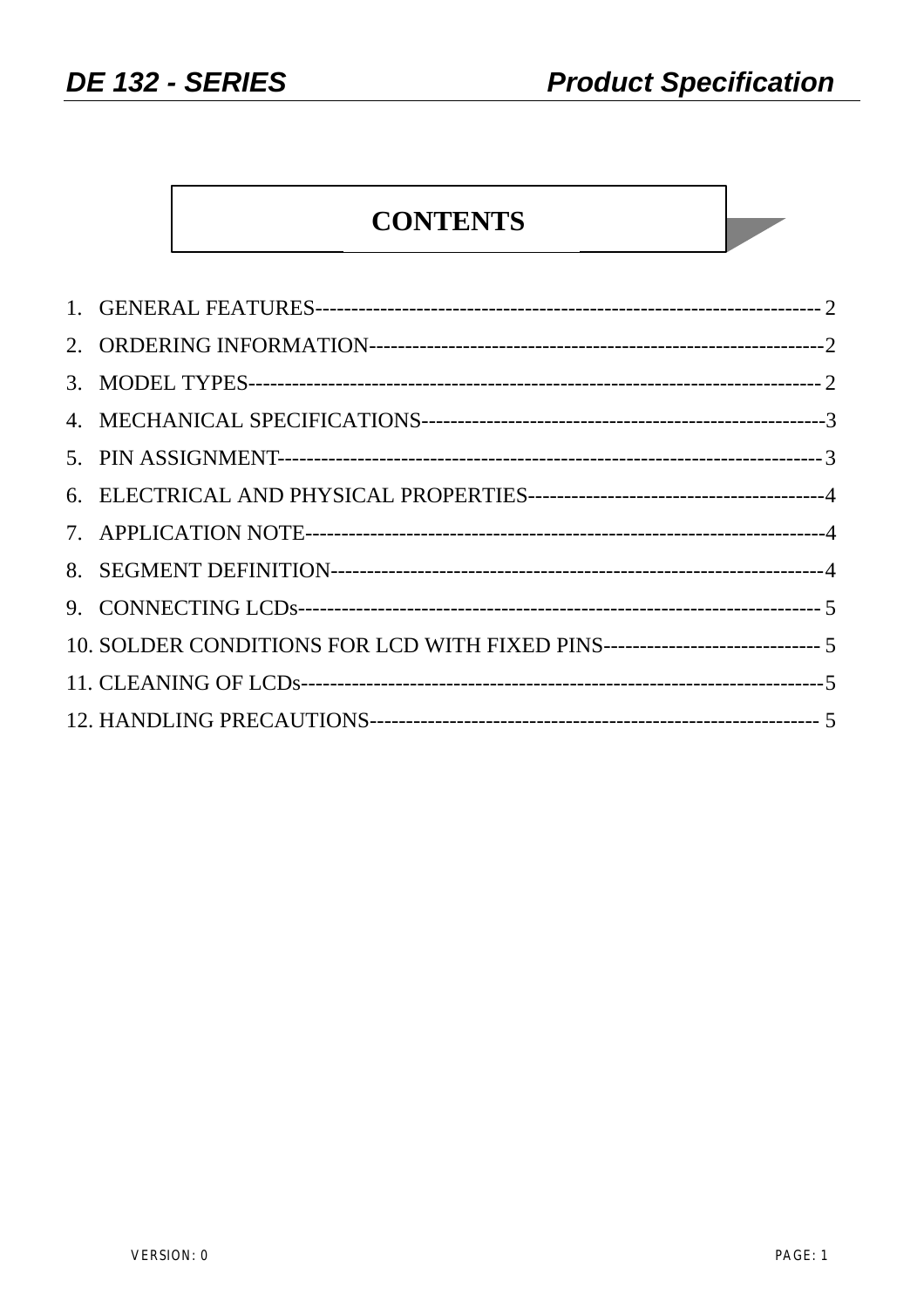# **1. GENERAL FEATURES**

**Display Elektronik GmbH** is specialized in LCD-products.

- There is a wide range of standard lcd-panels. Most of them are available from stock.
- Most of our standard panels operate within the extended temperature range (–20 $^{\circ}$ C to +70 $^{\circ}$ C).
- For the static types the Vlcd is ready for 3 Volt, like shown in the following table. For most of our multiplexed standard panels we offer a 3Volt and a 5Volt model.
- Most panels are available in reflective and transflective version.
- In general we offer a standard pinlength from stock. Pls ask us in case you want a different pinlength. For the LCD-panels without pins we also offer elastomeric connectors (zebras).
- For outdoor applications we offer suitable LCD-displays with extreme wide temperature range and UV-stability etc...

# **2. ORDERING INFORMATION**



#### Example:

DE-113-RS-10/7.5 LCD 31/2 digits Digit height 12.7 mm Reflective Standard polarizer Standard temperature Fixed pins Pinlength 7.5 mm

# **3. MODEL TYPES**

Our actual model types are:

| <b>MODEL</b>     |               | POLARIZER POLARIZER | <b>OPERATING</b>                | PIN | <b>VIEWING</b>    | OPERATING VOLTAGE |             |
|------------------|---------------|---------------------|---------------------------------|-----|-------------------|-------------------|-------------|
| <b>NAME</b>      | <b>MODE</b>   | <b>TYPE</b>         | TEMPERATURE LENGTH DIRECTION    |     |                   | VOLTAGE           | <b>MODE</b> |
| DE 132-RS-20/8,4 | reflective    | standard            | $-20^{\circ}$ C $+70^{\circ}$ C | 8.4 | $6^{\circ}$ clock | $3-5$ Volt        | static      |
| DE 132-TU-30/8.4 | transflective | high-stabile        | $-40^{\circ}$ C $+90^{\circ}$ C | 8.4 | $6^{\circ}$ clock | 5 Volt            | static      |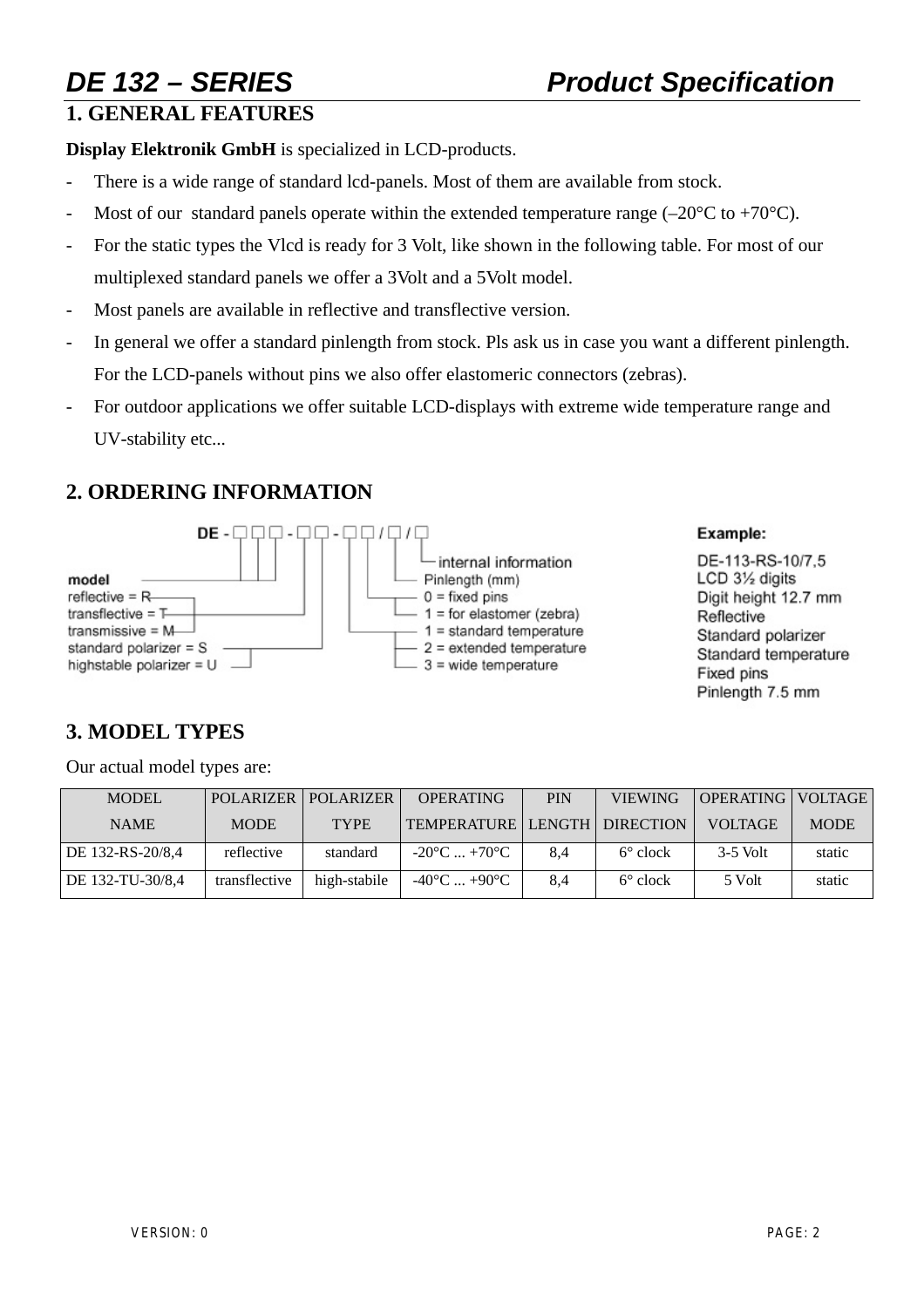# DE 132 - SERIES

**4. MECHANICAL SPECIFICATIONS** 



## 5. PIN ASSIGNMENT

| 'SEG. | 68 | ۶F | 6G | 58 | 5A  | 5F | 50 | ICDL2 | 48              | 4Α  | 4F        | 4G        | ЗB  | ЗA | JГ | ЗG  | COLI       | 2B | 21  | 2F         | -26        | 18 |           |    | $\sim$ |
|-------|----|----|----|----|-----|----|----|-------|-----------------|-----|-----------|-----------|-----|----|----|-----|------------|----|-----|------------|------------|----|-----------|----|--------|
| PIN   | 26 | דמ | 26 | 29 | 30  |    |    | w     | 34              | 35  | 36        | . .<br>J1 | 38  | 39 | 40 | 41  | 40         |    |     | -45        |            |    | 48        | 49 | 50     |
| ISEG. | θP |    | 10 | 10 | DP. | 2F | 20 | 20    | DP <sub>2</sub> | 75. | <b>TO</b> | 3С        | DP3 | 4Ε | 40 | 4C  | <b>DPA</b> | 5E | 5D. | - E P<br>ັ | DP5        | 6E | 60        | 6C | 6B     |
| ∣PIN≢ |    |    |    |    |     |    |    |       |                 | 10  |           | -40       |     |    |    | . . |            | 18 | -10 | -20        | <b>COM</b> | 22 | - 7<br>ZJ | 24 | -47.   |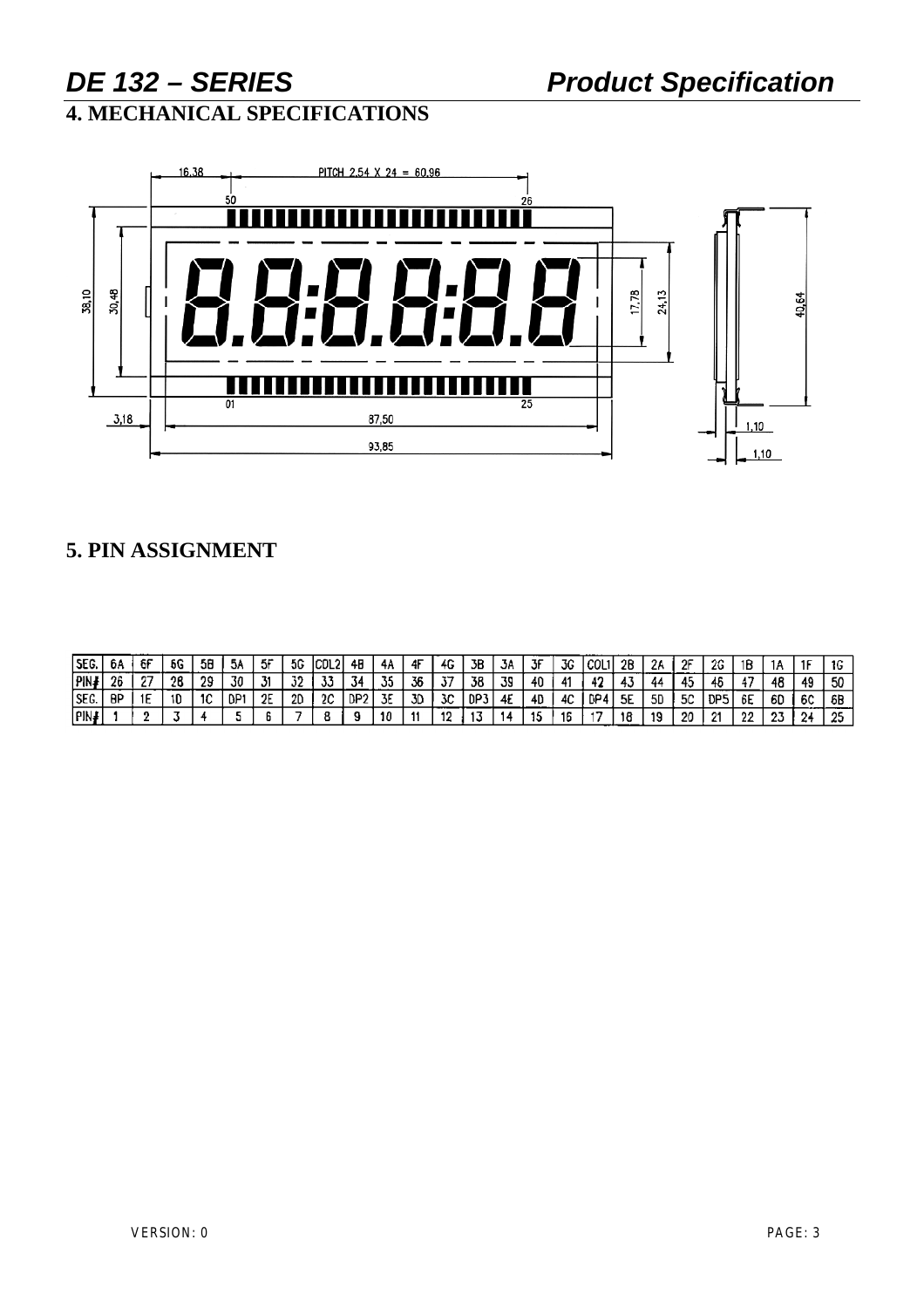# *DE 132 – SERIES Product Specification*

# **6. ELECTRICAL AND PHYSICAL PROPERTIES**

| At an ambient temperature          |         | Standard temperature |      |       | Extended temperature |      | Wide temperature |      |      |       |
|------------------------------------|---------|----------------------|------|-------|----------------------|------|------------------|------|------|-------|
| of $25^{\circ}$ C                  | min.    | typ.                 | max. | min.  | typ.                 | max. | min.             | typ. | max. | Unit  |
| Operating voltage                  |         |                      |      |       |                      |      |                  |      |      |       |
| Driving frequency                  | 30      | 32                   | 100  | 30    | 32                   | 100  | 30               | 32   | 100  | Hz    |
| Current consumption                |         | 1.0                  | 2,0  |       | 1,0                  | 2,0  |                  | 1.0  | 2,0  | µA/cm |
| DC-voltage allowance               |         |                      | 50   |       |                      | 50   |                  |      | 50   | mV    |
| Response time $(t_{on} + t_{off})$ |         | 440                  |      |       | 440                  |      |                  |      | 450  | ms    |
| Operating temperature              | $-10$   |                      | 60   | $-20$ |                      | 70   | $-40$            |      | 90   | °C    |
| Storage temperature                | $-20$   |                      | 65   | $-40$ |                      | 90   | $-40$            |      | 90   | ۰c    |
| Lifetime                           | 100 000 |                      |      |       |                      |      |                  |      |      |       |

# **7. APPLICATION NOTE**



Distance of pinrow to pinrow  $=$  qlass-size +2.54 mm

COL

# **8. SEGMENT DEFINITION**

**7 SEGMENT** 

**DP** 

DIL-Pins

Pinlength = Distance between rear side of LCD to end of pin



Ø hole in PCB typ. 1,0 mm

### **14 SEGMENT**

**DP** 

x١

#### **16 SEGMENT**





MUX-LCDs Typical organisation of triplex driving

Digits to be counted from left to right.